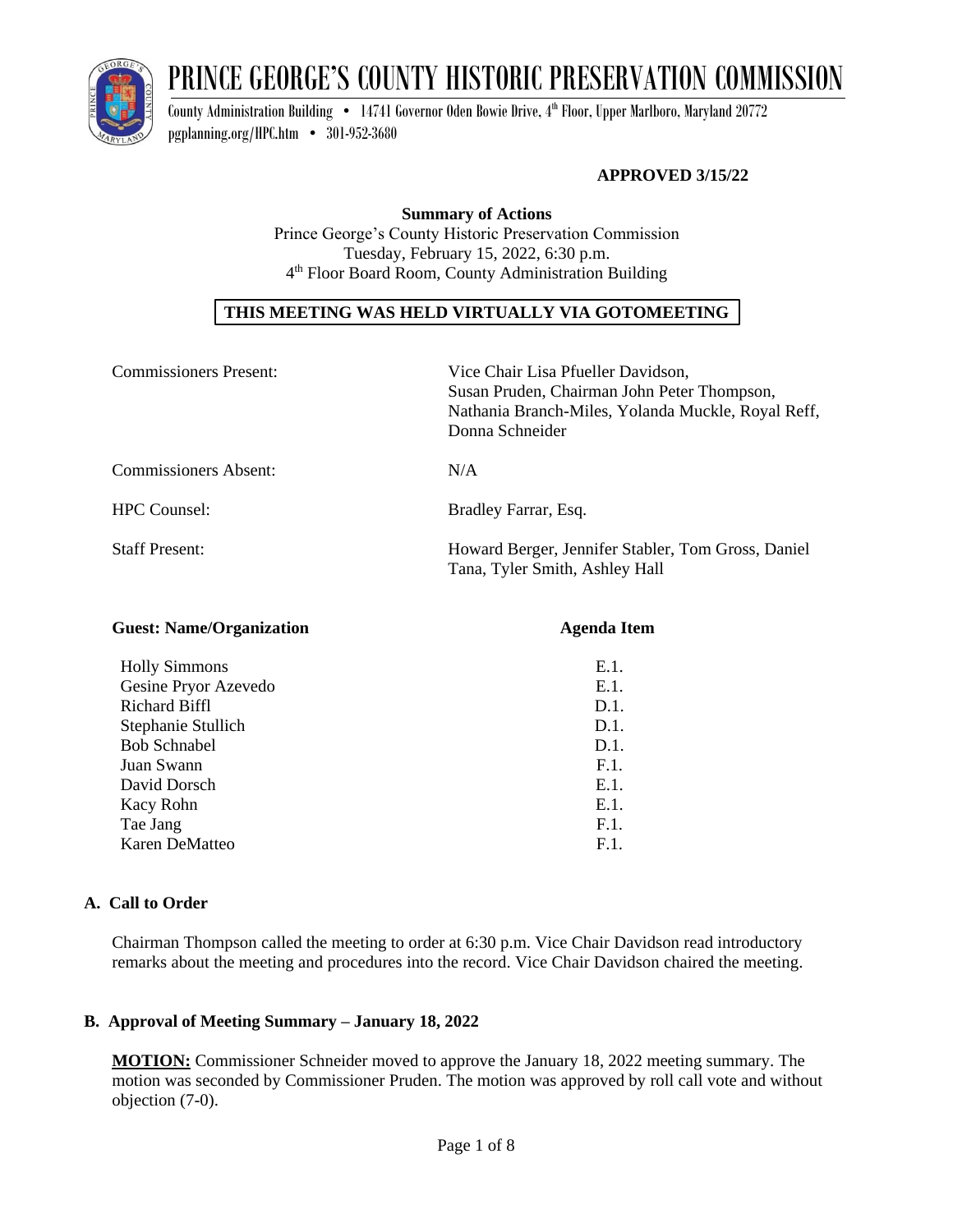# **C. Historic Area Work Permits**

#### **1. 2022-002, 10101 Livingston Road (BCHD 80-024-06)**

Mr. Gross presented the staff report. The applicant requested a Historic Area Work Permit (HAWP) to construct a run-in horse shed. The HAWP application was presented at the January 24, 2022 public meeting of the Broad Creek Historic District Local Advisory Committee (LAC), which voted 6-0 to recommend that the Historic Preservation Commission (HPC) approve the application subject to verification of the side yard setback requirements and the accuracy of the proposed structure's dimensions. The main structure on the property is a two-and-one-half-story, side-gabled house constructed in 1992 in a Tidewater style; a boardand-batten barn constructed in the same period is located south of the main house. The subject application proposes to erect a prefabricated run-in horse shed measuring 32 feet long by 12 feet wide by approximately 10 feet tall. The proposed shed will be of wood frame construction, with board and batten siding and an asphalt shingle roof. The shed will be located in the southern portion of the property, along the outer fence line of an existing paddock, with two openings to provide access to the run-in area and an enclosed storage area.

On February 4, 2022, the applicant confirmed with Planning Information Services staff that the proposed structure meets the side yard setback requirement for an accessory building on a property zoned Residential-Estate. The design, materials, scale, massing, and siting of the proposed run-in shed are compatible with the guidelines for new construction found on page 23 of the Broad Creek Historic District Design Guidelines, which state that new construction "should be compatible with the rural character of the District…and with the existing buildings in terms of siting, setback, and materials"

Staff concluded that the subject application can be found to meet the HAWP criteria of Section 29-111(b), the Secretary of the Interior's Standards for Rehabilitation, and the Broad Creek Historic District Design Guidelines. Staff recommended that the HPC approve HAWP 2022-002 as meeting provisions 2 and 3 of Subtitle 29-111(b) and Standards 1 and 9 of the Secretary of the Interior's *Standards for Rehabilitation*.

**MOTION:** Commissioner Schneider moved to approve HAWP 2022-002 as meeting provisions 2 and 3 of Subtitle 29-111(b) and Standards 1 and 9 of the Secretary of the Interior's *Standards for Rehabilitation*. Commissioner Pruden seconded the motion. The motion was approved by roll call vote and without objection (7-0).

#### **2. 2022-004, Bostwick (Historic Site 69-005-09)**

Mr. Tana presented the staff report. The applicant requested a HAWP for alterations to Bostwick (Historic Site 69-005-09). The application was reviewed and recommended for approval by the Maryland-National Capital Park & Planning Commission's Easement Committee on February 2, 2022. Built in 1746 for Christopher Lowndes, merchant and Town Commissioner, and later the home of Lowndes' son-in-law, Benjamin Stoddert, first Secretary of the Navy, Bostwick is a two-and-one half-story Georgian brick house with a flared gable roof and bracketed cornice. An unusual high buttress reinforces the south gable end, and there is a kitchen wing to the north. The earliest surviving building in Bladensburg, Bostwick stands high on a terraced lawn. Southeast of the house are several nineteenth century outbuildings and a barn. Bostwick was listed in the National Register of Historic Places in 1975.

The applicant has proposed the reconstruction of the buttress at the south elevation of the main house at the property. Archeology will be conducted in the area of reconstruction. Any artifacts recovered from the excavation will be cleaned, sorted, and bagged by provenience at the Ottery Group's archeology laboratory, in conformance with Maryland State Collections and Conservation Standards, and a computerized catalog of the complete artifact assemblage and a technical report that meets the Standards and Guidelines for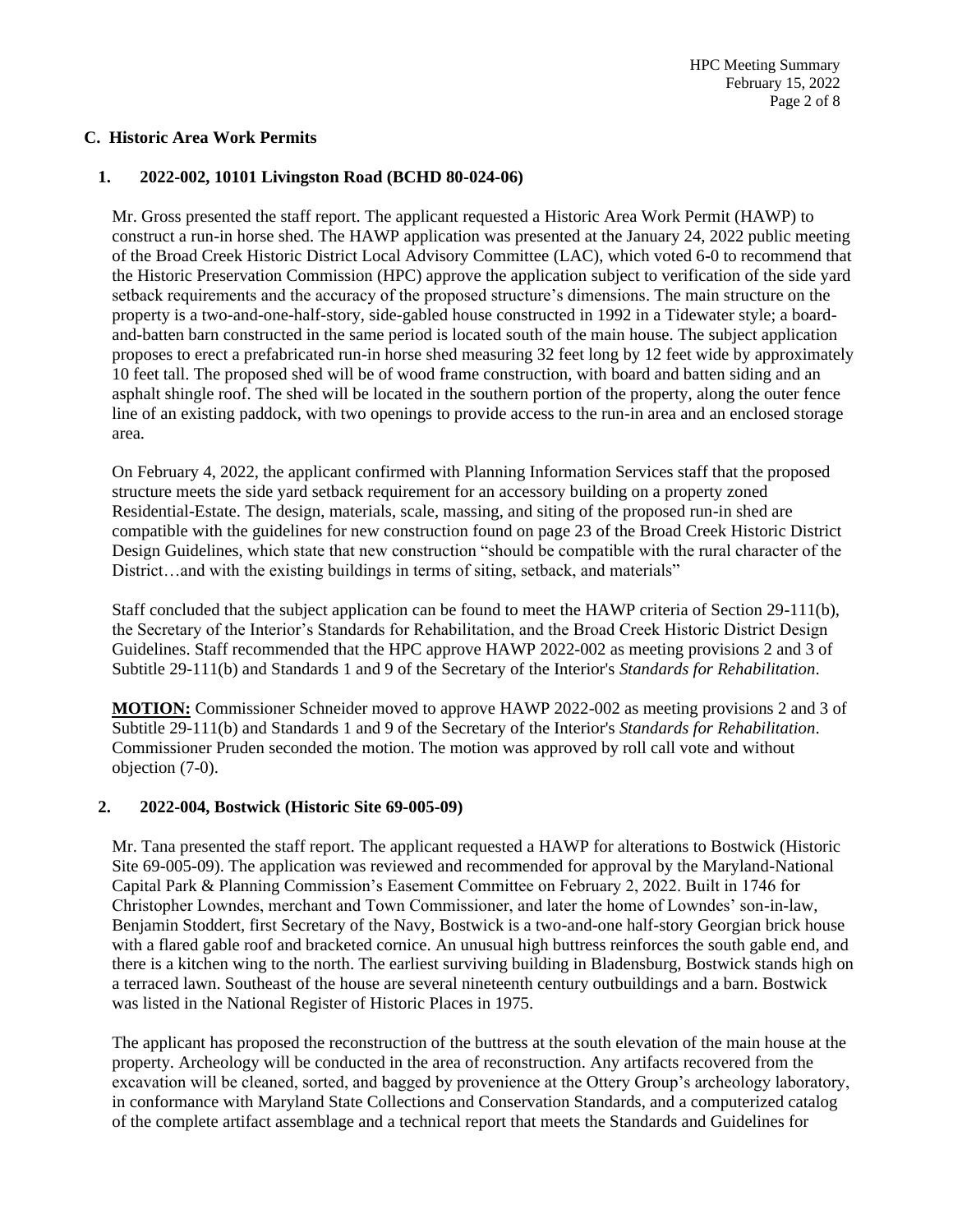Archeological Investigations in Maryland and the Prince George's County Planning Board's Guidelines for Archeological Review will be produced. The deconstructed portion of the brick buttress to the south and east of the existing remaining buttress sections will be rebuilt with original bricks and, if necessary, reclaimed historic clay brick of similar dimensions, texture, and color, with preference given to local brick. New mortar shall be compatible with existing mortar in color, texture, vapor permeability, and strength, and shall be lime-based. A new window will be fabricated for the east elevation of the buttress to match the existing historic window, which was removed during original buttress deconstruction and secured onsite. The existing window will be used as a reference. A new asphalt shingle roof will be installed on the buttress over new wood sheathing; the new roof will be an exact match of the existing roof shingles on the rest of the house.

The Maryland Historical Trust (MHT) conditionally approved the reconstruction of the buttress and the associated archeological investigation at Bostwick by letter dated December 20, 2021, provided that the following two conditions are met:

- i. The existing bricks must be salvaged to the greatest extent possible for use in the reconstruction. Any new replacement bricks must match the historic bricks in-kind, matching the size, texture, finish, color, and scale. Photographs of the proposed new brick against the existing masonry must be submitted for comparison for review and approval prior to any replacement.
- ii. Repointing mortar must match the existing historic mortar in size, design, color, texture, composition, strength, joint width, joint profile, and other visual qualities of the remaining buttress, per the Secretary of the Interior's Standards for Rehabilitation, Standard 6. A professional mortar analysis must be performed to determine the principal components of the existing mortar on the buttress to ensure that the new repointing mortar is both physically compatible and visually appropriate for the building. The mortar analysis must dictate the type of repointing mortar to be used.

The Maryland-National Capital Park and Planning Commission Easement Committee approved the work under the terms of their historic preservation easement on February 2, 2022, with the conditions set forth in the MHT's conditional approval, and with the additional condition that the Town of Bladensburg or the contracted archeologists should inform the Prince George's County Planning Department before the archeological investigations begin and provide updates throughout the course of the project to Historic Preservation Section staff.

The design and materials of the proposed work were found to be compatible with the HAWP approval criteria of Subtitle 29-111(b) and the Secretary of the Interior's Standards for Rehabilitation. Staff recommended that the HPC approve HAWP 2022-004 as meeting provisions 1, 2, 3, and 4 of Subtitle 29- 111(b) and Standards 1, 2, 5, and 6 of the Secretary of the Interior's *Standards for Rehabilitation*, with the following conditions:

- 1. The applicant shall adhere to the conditions set forth in the Maryland Historical Trust's conditional approval, as stated above; and
- 2. the applicant, or their contracted archeologist, shall inform the Historic Preservation Section staff archaeologist before the archeological investigations begin and provide updates throughout the course of the project to the staff archeologist.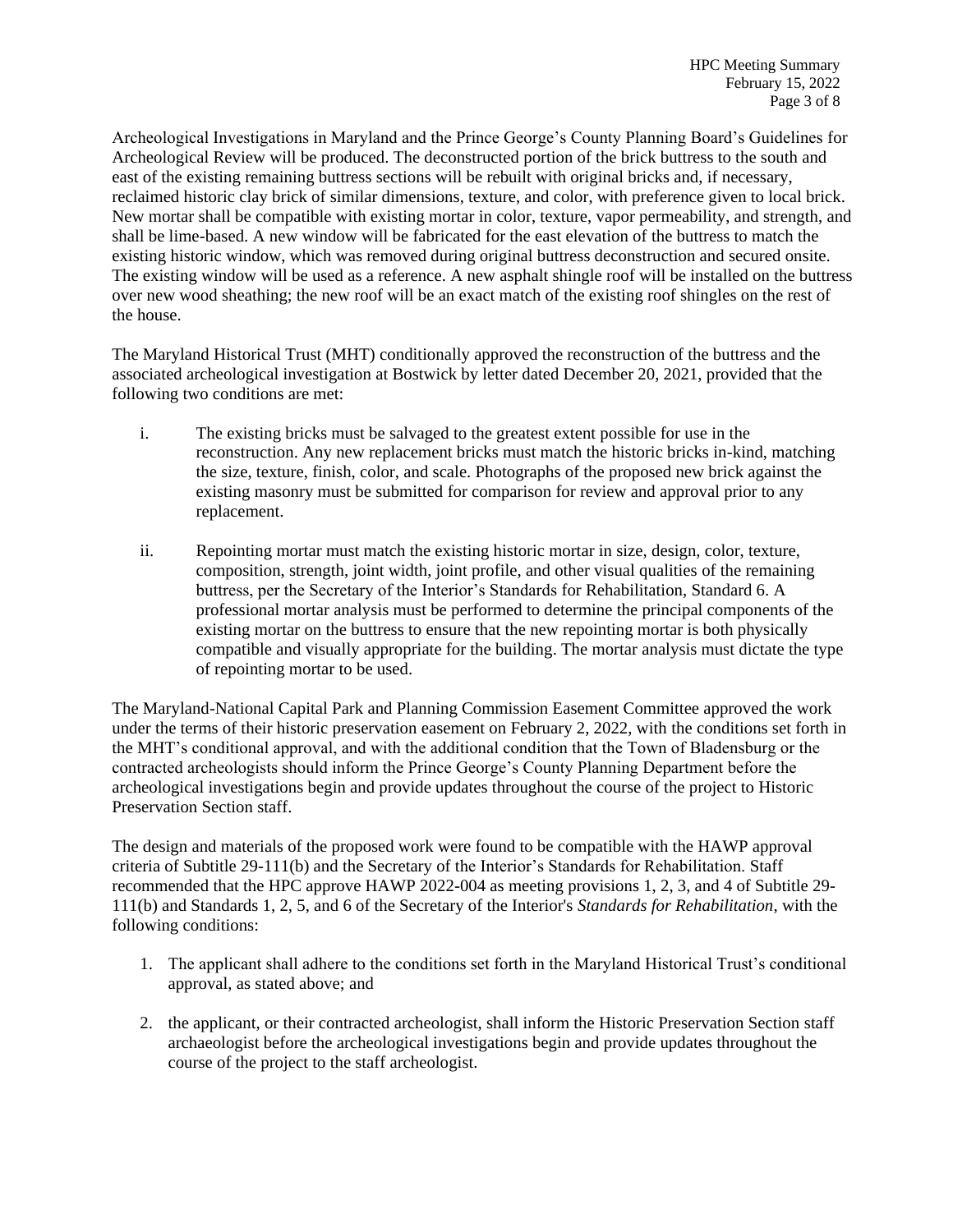**MOTION:** Commissioner Schneider moved to approve HAWP 2022-004 as meeting provisions 1, 2, 3, and 4 of Subtitle 29-111(b) and Standards 1, 2, 5, and 6 of the Secretary of the Interior's *Standards for Rehabilitation* with the following conditions:

- 1. The applicant shall adhere to the conditions set forth in the Maryland Historical Trust's conditional approval, as stated above; and
- 2. the applicant, or their contracted archeologist, shall inform the Historic Preservation Section staff archaeologist before the archeological investigations begin and provide updates throughout the course of the project to the staff archeologist.

Commissioner Muckle seconded the motion. The motion was approved by roll call vote and without objection (7-0).

# **D. Revision to Local Advisory Committee Rules of Procedure**

# **1. Old Town College Park Historic District (66-042-00)**

Mr. Gross presented the staff report. The Old Town College Park Historic District (66-042-00) was designated as a Prince George's County Historic District by the County Council in January 2008. Under the authority granted to it by Section 29-106(a)(4), the HPC establishes and appoints members to local advisory committees (LACs) to provide assistance with respect to the review of HAWP applications, development referrals, and other proposals affecting properties within or adjacent to a Historic District. The HPC's adopted Rules of Procedure for Local Advisory Committees, last revised on February 15, 2000, state that an LAC shall be made up of between 5 and 11 members, the majority of whom shall be residents of the Historic District. The HPC adopted separate Rules of Procedure for the Old Town College Park Historic District (OTCPHD) LAC on September 18, 2007, which state that the LAC shall be made up of 5 members, the majority of whom shall be residents of the Historic District. Section III (Membership) of the Rules of Procedure for the OTCPHD LAC currently states:

Number: The CPLAC will consist of 5 members, the majority of whom will be residents of the Old Town College Park Historic District. Representatives of organizations concerned with the protection of the historic district may be appointed; each organizational representative may have an alternate, with voting privileges at meetings that the member cannot attend. A goal of at least one university student member of the CPLAC would be desirable.

Since the establishment of the OTCPHD in January 2008, the LAC has not consistently maintained the five members required by the Rules of Procedure. The current membership of the LAC poses a challenge to the HPC's review of applications affecting properties within or adjacent to the Historic District, as it makes it difficult to schedule LAC meetings at which enough members can be present. It also limits the breadth of expertise and perspectives that can be brought to bear on the LAC's review of applications. Expanding the membership of the OTCHPD LAC to allow 5 to 11 members would address the challenges posed by the current requirement of 5 members, while bringing the LAC's Rules of Procedure into alignment with the general LAC Rules of Procedure adopted by the HPC that govern the operation of other County-designated Historic District local advisory committees. Staff recommended that the HPC adopt the following revision to the Rules of Procedure for the Old Town College Park Historic District Local Advisory Committee:

1. In Section III, Number, strike the words "5 members" and insert in their place "between 5 and 11 members."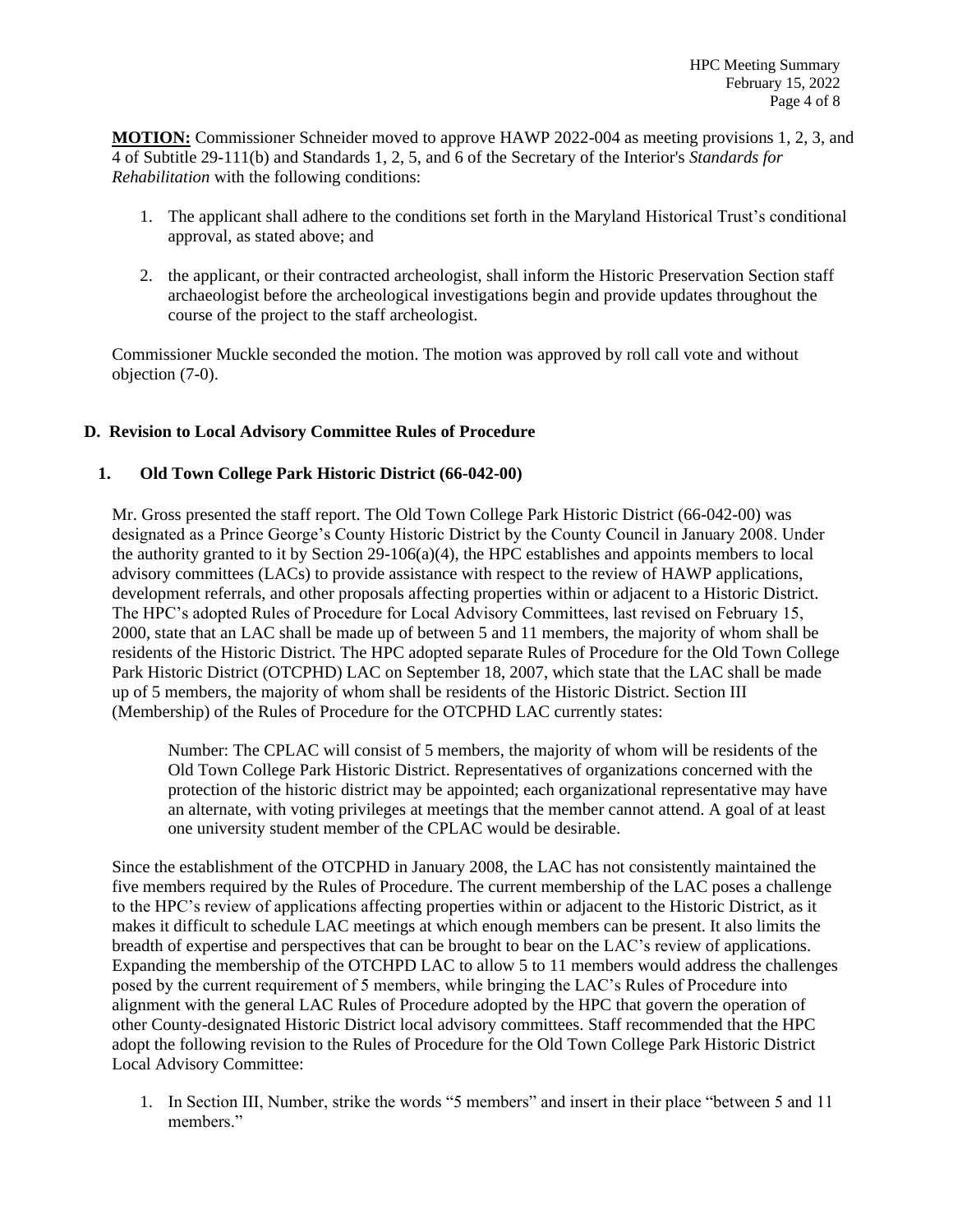Mr. Richard Biffl, Chairman of the OTCPHD LAC, stated that he was in support of the expansion of the number of members that will comprise the LAC.

Ms. Stephanie Stullich, a resident of the OTCPHD, indicated that she was in support of increasing the membership of the LAC, though she felt that a top limit of 11 was too large a number for a decisionmaking body.

**MOTION:** Commissioner Schneider moved to recommend that the HPC adopt the following revision to the Rules of Procedure for the Old Town College Park Historic District Local Advisory Committee:

1. In Section III, Number, strike the words "5 members" and insert in their place "between 5 and 11 members."

Commissioner Pruden seconded the motion. The motion was approved by roll call vote and without objection (7-0).

# **E. Appointment of Members to Local Advisory Committee**

#### **1. Old Town College Park Historic District (66-042-00)**

Mr. Gross presented the staff report. The OTCPHD was designated as a Prince George's County Historic District by the County Council in January 2008. Under the authority granted to it by Section 29-106(a)(4), the HPC establishes and appoints members to local advisory committees (LACs) to provide assistance with respect to the review of HAWP applications, development referrals, and other proposals affecting properties within or adjacent to a Historic District. The OTCPHD LAC currently has insufficient membership as required by the LAC's Rules of Procedure, adopted by the HPC on September 18, 2007, which state that the LAC shall be made up of 5 members, the majority of whom shall be residents of the Historic District. Following the resignation of one member of the OTCHPHD LAC on December 23, 2021, the HPC posted an announcement on its website seeking candidates for the LAC on December 28, 2021. The City of College Park posted a similar announcement on its website on January 4, 2022. The individuals named below provided statements of interest to the Historic Preservation Section by the January 28, 2022, deadline:

1. David Dorsch 2. Mary M. Levy 3. Michael Meadow\* 4. Kacy Rohn 5. Holly Simmons\*

\*Resident of the Old Town College Park Historic District

Staff recommended that the HPC consider the qualifications and statements of interests of the five individuals currently proposed for membership in the OTCPHD LAC and, provided it has adopted a revision to the LAC's Rules of Procedure to expand the LAC's membership to 5 to 11 members, ratify these appointments in accordance with the Rules of Procedure. Staff further recommended that the HPC require that each of the appointed LAC members sign and return the Notice of Appointment that staff will provide following this action.

Mr. Richard Biffl, Chairman of the OTCPHD LAC, indicated his support for the five proposed members, as well as the two additional members who had not met the submission deadline.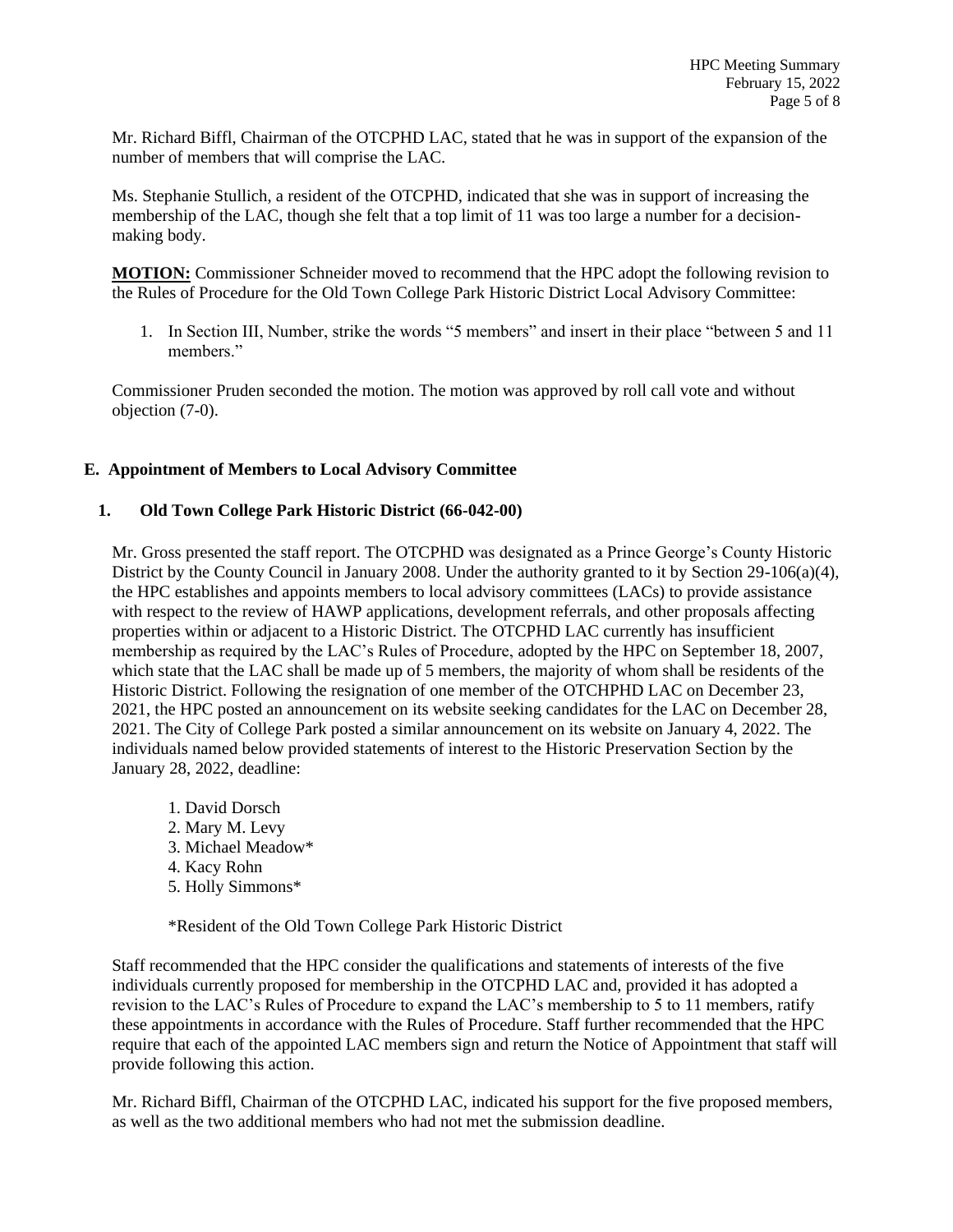Ms. Stephanie Stullich, a resident of the OTCPHD, emphasized that the LAC's majority-resident rule was important and was created intentionally.

**MOTION:** Commissioner Schneider moved that the HPC consider the qualifications and statements of interest of the five individuals currently proposed for membership in the OTCPHD LAC and, as it has adopted a revision to the LAC's Rules of Procedure to expand the LAC's membership to 5 to 11 members, ratify these appointments in accordance with the Rules of Procedure; and require that each of the appointed LAC members sign and return the Notice of Appointment that staff will provide following this action. Commissioner Branch-Miles seconded the motion. The motion was approved by roll call vote and with one objection (6-1, Commissioner Reff voted "no").

Chairman Thompson nominated two additional candidates for the OTCPHD LAC, Gesine Pryor Azevedo and Katharine Bryant. Both nominees are residents of the Old Town College Park Historic District.

Mr. Biffl indicated that he strongly supported the nominations.

Ms. Stullich seconded Mr. Biffl's support of the candidates.

Ms. Gesine Pryor Azevedo, a nominee for the LAC, indicated that she was available for questions.

Chairman Thompson called for a motion.

**MOTION:** Commissioner Schneider moved to recommend that the HPC consider the qualifications and statements of interests of the two individuals nominated by Chairman Thompson for membership in the OTCPHD LAC and, as it has adopted a revision to the LAC's Rules of Procedure to expand the LAC's membership to 5 to 11 members, ratify these appointments in accordance with the Rules of Procedure; and require that each of the appointed LAC members sign and return the Notice of Appointment that staff will provide following this action. Commissioner Branch-Miles seconded the motion. The motion was approved by roll call vote and without objection (7-0).

# **F. Follow-Up to November 29, 2021 Show-Cause Hearing**

# **1. HAWP 2020-042, Isaac Brown House (Historic Site 72-009-30)**

Mr. Smith presented the staff report. The subject HAWP application was filed on July 2, 2020 and accepted as complete on December 15, 2020. The HPC reviewed and conceptually approved the HAWP application on January 19, 2021. The applicant finalized the application regarding outstanding material specifications with staff and a Staff-Sign-Off HAWP (2020-042) was issued on March 30, 2021. After the property was listed for sale and it was discovered that the applicant had deviated from the approved HAWP, a lien was placed on the property by the Department of Permitting, Inspections, and Enforcement (DPIE) on October 8, 2021. Beginning November 4, 2021, DPIE has imposed fines on the property of \$1,000 per day pursuant to Prince George's County Code 4-116(b). The applicant was issued a Show Cause Order on November 15, 2021 and appeared before the HPC on November 29, 2021. The HPC resolved 7-0 to direct DPIE to continue to levy fines in the amount of \$1,000 per day and maintain the lien on 715 59th Place, Fairmount Heights, until such time as the applicant remediates the deviations from the approved HAWP (HAWP 2020-042). This item was presented to the HPC in accordance with the decision and order issued by the HPC following the November 29, 2021 Show Cause hearing, which required that the Property Owner appear before the HPC on February 15, 2022 to demonstrate substantial compliance with the HAWP.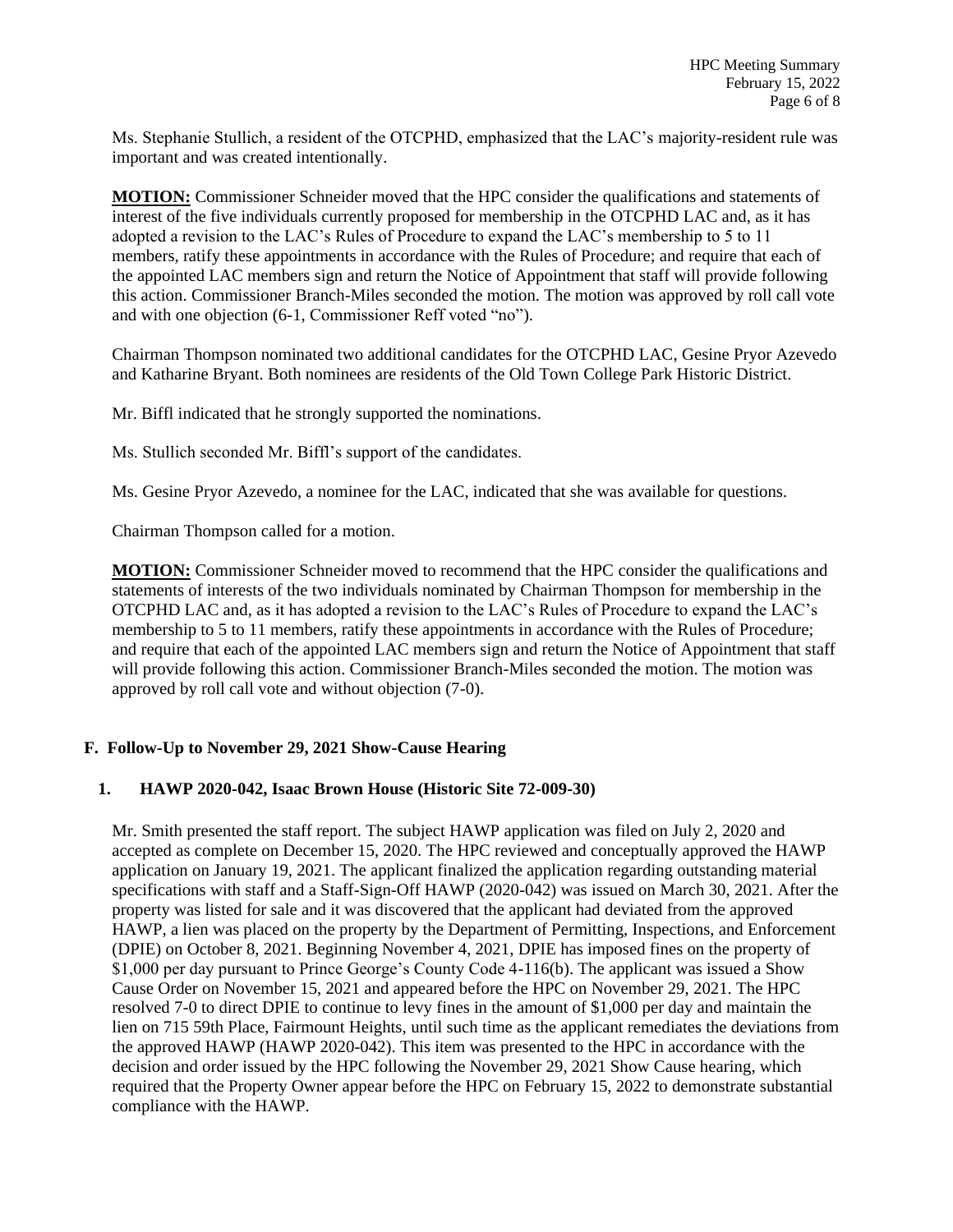The applicant and staff have exchanged several emails since the November 29, 2021 Show Cause hearing. In these communications, staff has sought to clarify the process by which the applicant proposed, and staff accepted, certain material specifications as part of the application for HAWP 2020-042. Staff found that the applicant has remedied two of the previously identified violations: an unapproved front door was replaced with a more compatible door, and two windows that were omitted from the south elevation of the addition have been installed. The violations regarding the removal of the historic German siding on the main block and its replacement with unapproved modern siding, and the installation of unapproved siding to sheath the newly constructed rear addition, as well as the unapproved screening material below the front porch, have not been corrected.

Ms. Karen DeMatteo, the property owner, provided an explanation of the current status of the property, though did not provide information regarding proposed remedies for the existing violations.

Mr. Tae Jang, Ms. DeMatteo's business partner, echoed her explanation.

# **G. Update from Department of Parks & Recreation**

Mr. Gross presented the update from the Department of Parks & Recreation.

Dr. Stabler provided information regarding ongoing ground penetrating radar cemetery surveys at Montpelier and Cemetery (Historic Site 62-006) and Cherry Hill Cemetery (Historic Site 69-021).

# **H. Commission Staff Items**

# **1. HAWP Staff Sign Offs**

There were no further questions.

# **2. Properties of Concern**

Mr. Gross presented a brief description of the list of Properties of Concern.

#### **3. Referrals Report**

There were no further questions.

# **4. Correspondence Report – No Correspondence Report**

# **5. New Business/Staff Updates**

Commissioner Schneider noted that the Prince George's County Historical Society will host a history chat on Monday, February 28, at 7:00 p.m.

Public comments followed and were off the record.

**MOTION:** Commissioner Pruden moved to adjourn. The motion was seconded by Commissioner Branch-Miles. The motion was approved by acclamation and without objection (7-0). The meeting adjourned at 8:33 p.m.